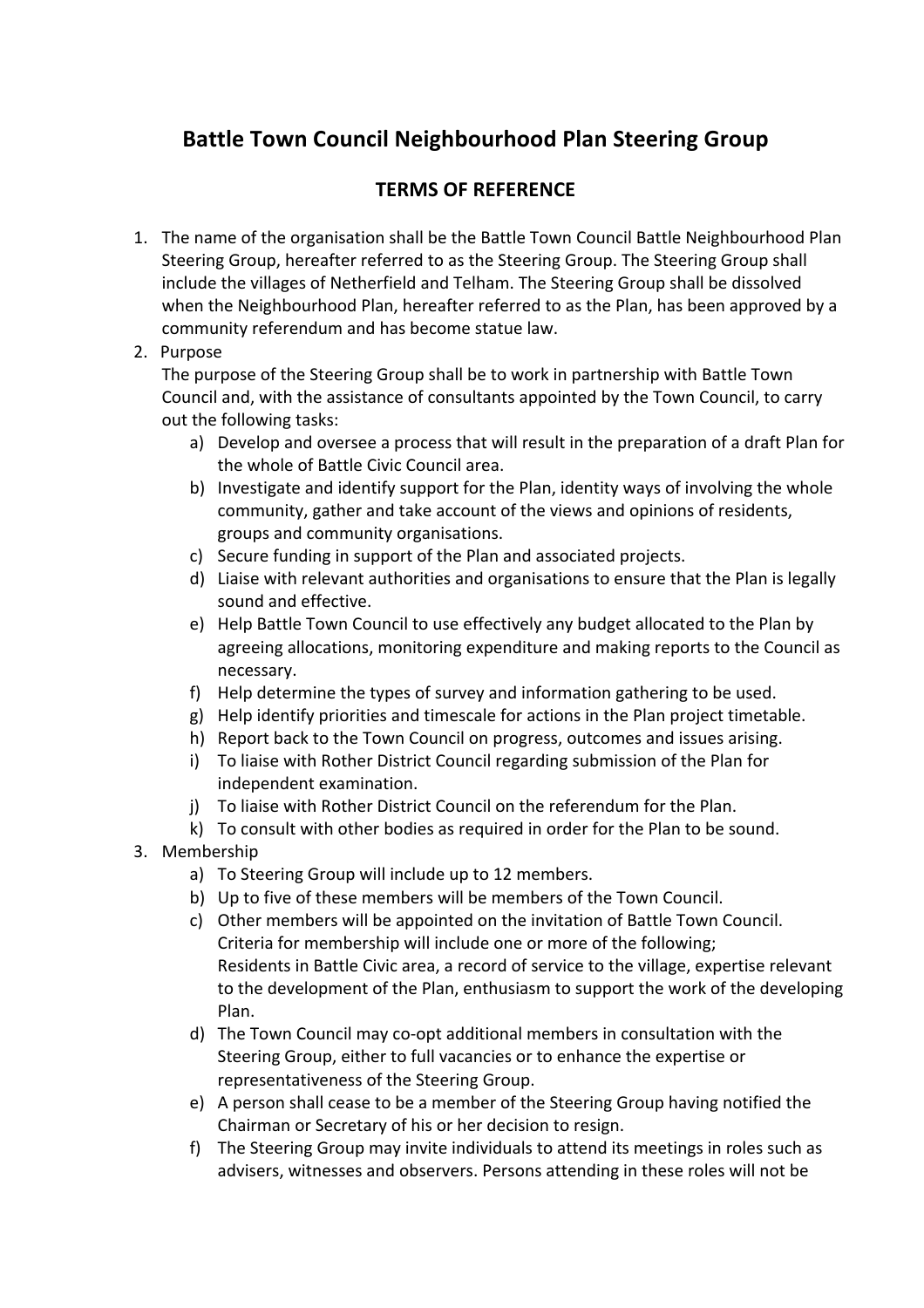counted as Steering Group members and will not have the right to vote. The participation in the business of the meeting will be regulated by the Chairman.

- 4. Officers
	- a) The Steering Group will appoint individuals from the membership to the following offices: Chairman, Secretary, Treasurer, Publicity Officer.
	- b) Any of the offices of Secretary, Treasurer and Publicity Officer can be combined in the interests of efficiency should the Steering Group so decide.
- 5. Meetings
	- a) The Steering Group shall meet as required and every month as a minimum.
	- b) At least 5 clear days notice of meetings shall normally be given to members by written notices or emails left at, or sent by post to the members last known email or home address. All notices of Steering Group meetings must detail the matters to be discussed.
	- c) Every matter shall be determined by majority of votes of the Steering Group members present and voting. In the case of equality of votes, the Chairman of the meeting shall have the casting vote.
	- d) The Steering Group quorum shall be five members minimum.
	- e) The Secretary shall keep a record of meetings in a minute folder and circulate the minutes to members of the Steering Group not more than 14 days after each meeting.
	- f) At the discretion of the Steering Group its monthly meeting may be open to the public. Notice of such meetings will be given to the community. Residents and local bodies, and others invited by the Steering Group, will have the right to address the Steering Group at the start of open meetings for a period not exceeding five minutes.
- 6. Declaration of Interests and Code of Conduct

The Steering Group shall operate under the rules of disclosure of interests and for conduct that apply to meetings of Battle Town Council. Conflicts shall be recorded in the minutes and the Chairman shall exclude members from participating in parts of the meeting where a conflict has been declared. The rules for disclosure and conduct shall conform to the guidance given to Parish Councils as local democratically elected bodies. All members will show courtesy and respect to each other.

- 7. Working Groups
	- a) The Steering Group may appoint such working groups, as it considers necessary to carry out its functions. Each working group shall have a nominated Chairman. This person must be a member of the Steering Group.
	- b) Working groups shall not have the power to authorise expenditure on behalf of the Steering Group.
	- c) Working groups will be bound by the terms of reference set out for them by the Steering Group.
- 8. Finance
	- a) The Treasurer shall keep a clear record of expenditure, where necessary, supported by receipted invoices.
	- b) Members of the community who are involved as volunteers with any of the working groups may claim back any expenditure that was necessarily incurred in the process of producing the Parish Plan and approved by the Steering Group.